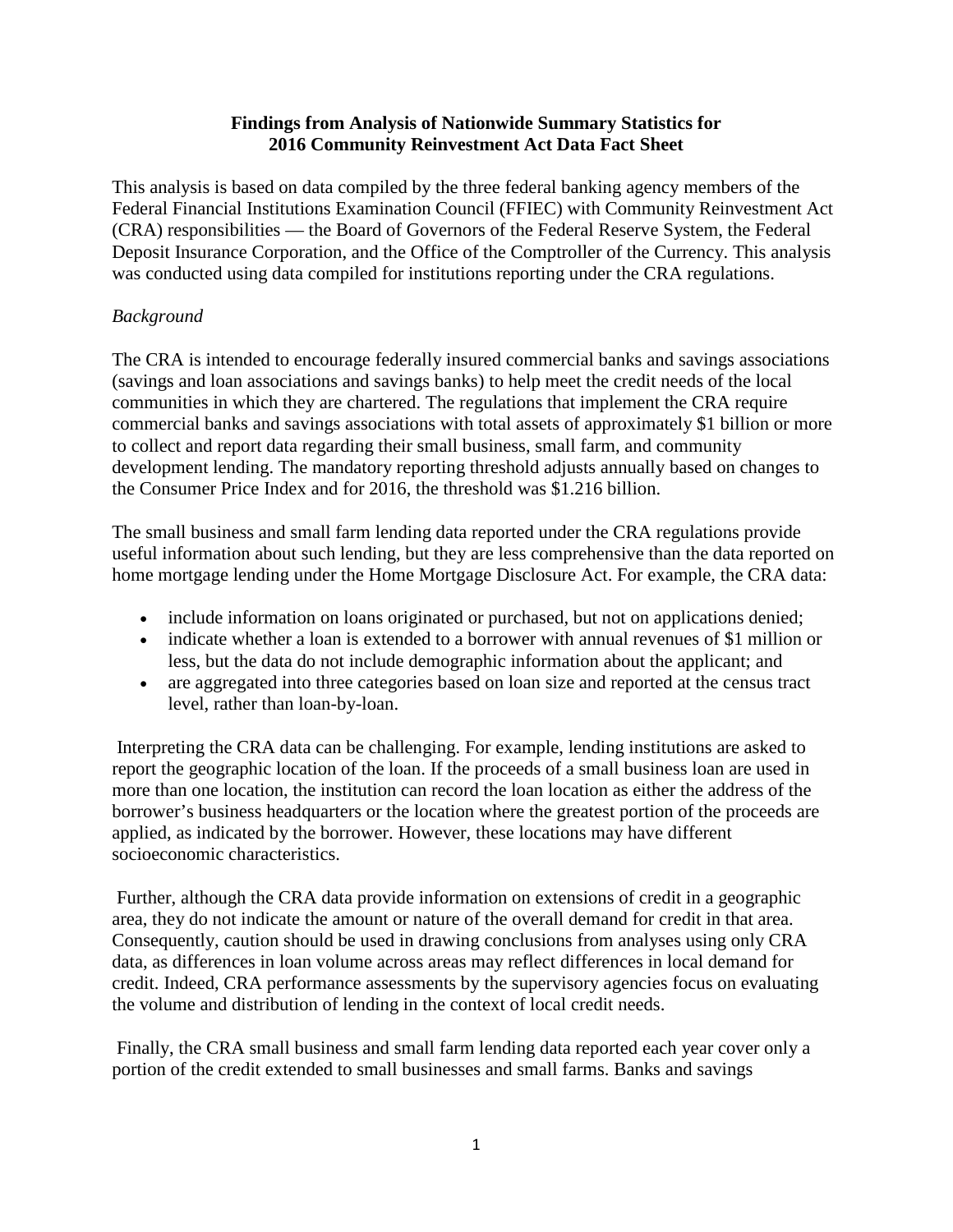associations that do not report CRA data and nonbank institutions not covered by the CRA, such as commercial finance companies, also extend such loans.

### *General Description of the 2016 CRA Small Business and Small Farm Loan Data*

For 2016, a total of 726 lenders reported data about originations and purchases of small loans (loans with original amounts of \$1 million or less) to businesses and farms, representing a 3.3 percent decrease from the 751 lenders reporting data for 2015 (see [Table 1\)](http://www.ffiec.gov/hmcrpr/cra09tables1-5.pdf).<sup>1</sup> Of the 726 institutions reporting 2016 data, 202 had assets below the mandatory reporting threshold and reported either voluntarily or because they elected to be evaluated as a "large" institution during CRA examinations.<sup>2</sup> Overall, the smaller number of total reporters in 2016 compared with 2015 reflects fewer voluntary reporters, as the number of institutions with assets above the reporting threshold increased by 19 (3.8 percent) between 2015 and 2016.

Small business and small farm lending reported in the CRA data covers a significant share of small business and small farm lending by all commercial banks and savings associations. Analysis of data from bank Call Reports indicates that CRA reporters account for about 71 percent of small business loans outstanding (by dollars) and about 29 percent of small farm loans outstanding (by dollars) at bank and thrift institutions (see [Table 1\)](http://www.ffiec.gov/hmcrpr/cra09tables1-5.pdf). Larger institutions account for most of the reported lending. During 2016, banks and thrifts with assets of \$1.216 billion or more (as of December 31, 2015) accounted for almost 97 percent (by dollars) of reported small business loan originations (see [Table 3\)](http://www.ffiec.gov/hmcrpr/cra09tables1-5.pdf#table3). The very largest institutions  $-108$  reporters with assets of \$10 billion or more – accounted for about 69 percent of CRA-reported small business loans originated in 2015 (by dollars, not shown in tables).

In the aggregate, about 7.5 million small business loans (originations and purchases) totaling \$257 billion were reported in 2016 (see Table 1). The total number of loans and the number of loans originated increased by about 23 percent and 4.3 percent respectively relative to 2015. The large year-over-year increase in reported purchases of small business loans is mostly attributable to the acquisition of a large retail credit card portfolio by a single institution. The dollar amount of originations increased by about 4.4 percent. Regarding small farm loans, the number of originations increased by about 3 percent while the dollar amount decreased by about 1 percent in 2016 from 2015.

The CRA data provide information about the size of small business and small farm loans. For small business loans, the maximum loan size reported is \$1 million; for small farm loans, the maximum is \$500,000. Measured by number of loan originations, about 93 percent of the small business loans and 78 percent of the small farm loans originated in 2016 were for amounts under \$100,000 (see [Table 2\)](http://www.ffiec.gov/hmcrpr/cra09tables1-5.pdf#table2). The distribution differs for the dollar amount of loans originated; about 36 percent of the small business loan dollars and about 27 percent of the small farm loan dollars were extended through loans of less than \$100,000 (see [Table 2\)](http://www.ffiec.gov/hmcrpr/cra09tables1-5.pdf#table2).

#### *Loans to Smaller Businesses and Farms*

The CRA data include information about loans to businesses or farms with revenues of \$1 million or less. Overall, about 50 percent of the number of reported small business loan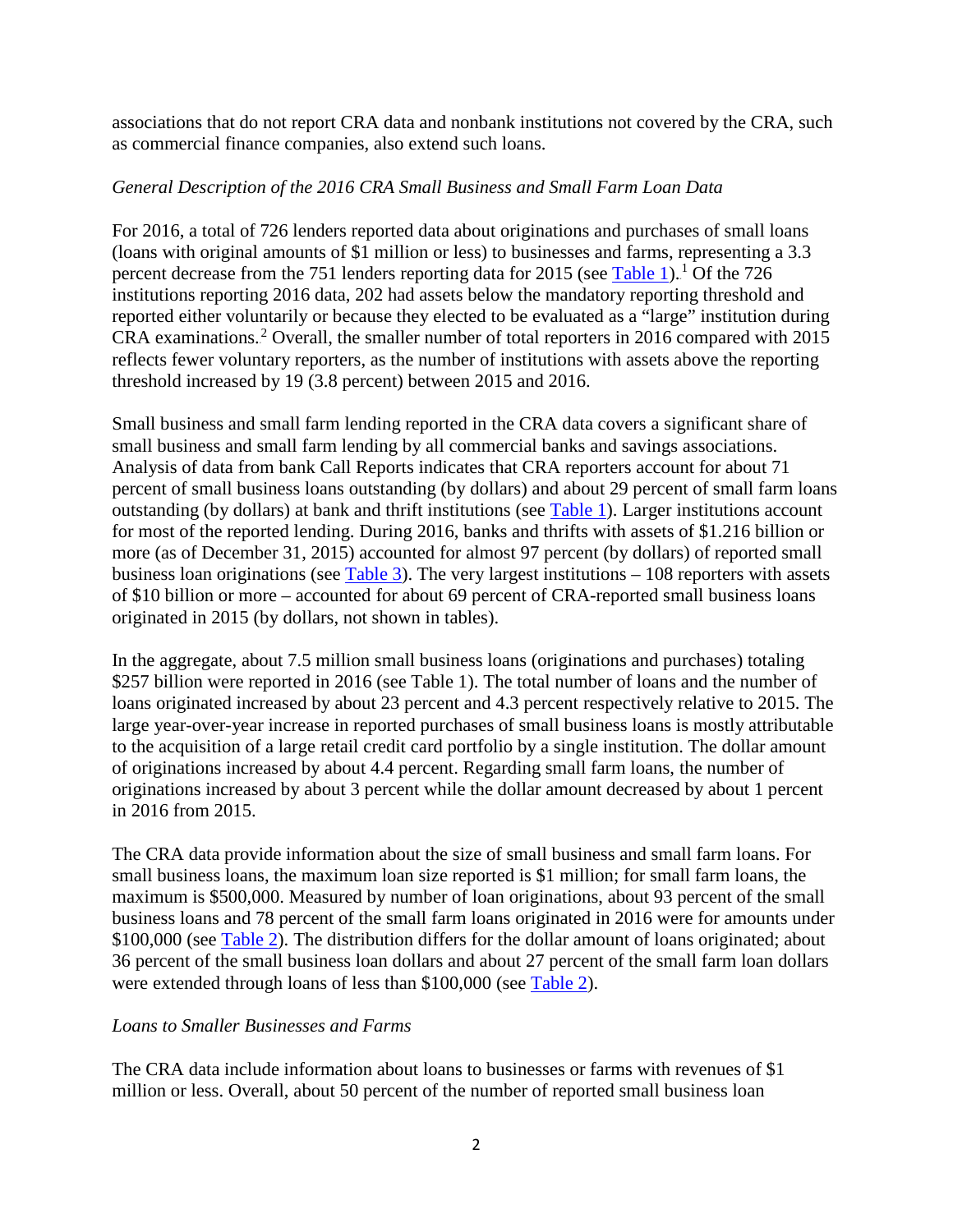originations (about 35 percent measured by dollar amount of loans) and 60 percent of the number of reported small farm loan originations (about 69 percent measured by dollar amount of loans) were extended to firms with revenues of \$1 million or less (see [Table](http://www.ffiec.gov/hmcrpr/cra09tables1-5.pdf#table2) 2).

## *The Geographic Distribution of Small Business and Small Farm Lending*

The availability of information about the geographic location of businesses and farms receiving credit provides an opportunity to examine the distribution of small business and small farm lending across areas grouped by socio-demographic and economic characteristics. Information on the distribution of businesses and population provides some context within which to view these distributions.

CRA performance assessments include an analysis of the distribution of small business and small farm loans (of all types) across census tracts grouped into four relative income categories: low-, moderate-, middle-, and upper-income.<sup>3</sup> Overall, the distribution of the number (see [Table 4.1\)](http://www.ffiec.gov/hmcrpr/cra09tables1-5.pdf#table4.1) and the dollar amounts (see [Table 4.2\)](http://www.ffiec.gov/hmcrpr/cra09tables1-5.pdf#table4.2) of small business loans across these categories largely parallels the distribution of population and businesses across these four income groups, although lending activity in upper-income areas exceeds the share of businesses and population in such areas.<sup>4</sup> For example, low-income census tracts include about 6 percent of the population and businesses respectively, and accounted for about 5 percent of the number and 6 percent of the total dollar amount of small business loans in 2016.<sup>5</sup> Upper-income census tracts include about 28 percent of the population and about 31 percent of the businesses, and had about 39 percent of the number and 37 percent of the total dollar amount of small business loans in 2016. The share of reported loans going to upper-income tracts increased slightly from about 38 percent of the number and 36 percent of the total dollar amount in 2015 (see [Table 1\)](https://www.ffiec.gov/hmcrpr/cra09tables1-5.pdf).

Analysis of the CRA data shows that small business loans are heavily concentrated in cities and their suburban outliers, as are the bulk of the U.S. population and the number of businesses (see Tables [4.1](http://www.ffiec.gov/hmcrpr/cra09tables1-5.pdf#table4.1) and [4.2\)](http://www.ffiec.gov/hmcrpr/cra09tables1-5.pdf#table4.2). The majority of small farm loans were extended to farms located in rural areas (see Tables  $4.3$  and  $4.4$ ).

## *Community Development Lending*

Institutions reporting CRA data disclose the number and dollar amount of their community development loans. Among the 726 institutions reporting for 2016, 632 institutions reported community development lending activity (see [Table 5\)](http://www.ffiec.gov/hmcrpr/cra09tables1-5.pdf#table5). As in previous years, in 2016 lenders with assets that met or exceeded the mandatory reporting threshold  $(\$1.216$  billion in 2016) extended the vast majority of reported community development loans. Overall, all lenders reported over \$96 billion in community development loans in 2016, a 10 percent increase over 2015 and continuing the trend of steady growth since 2011.

Tables are in Portable Document Format (PDF).